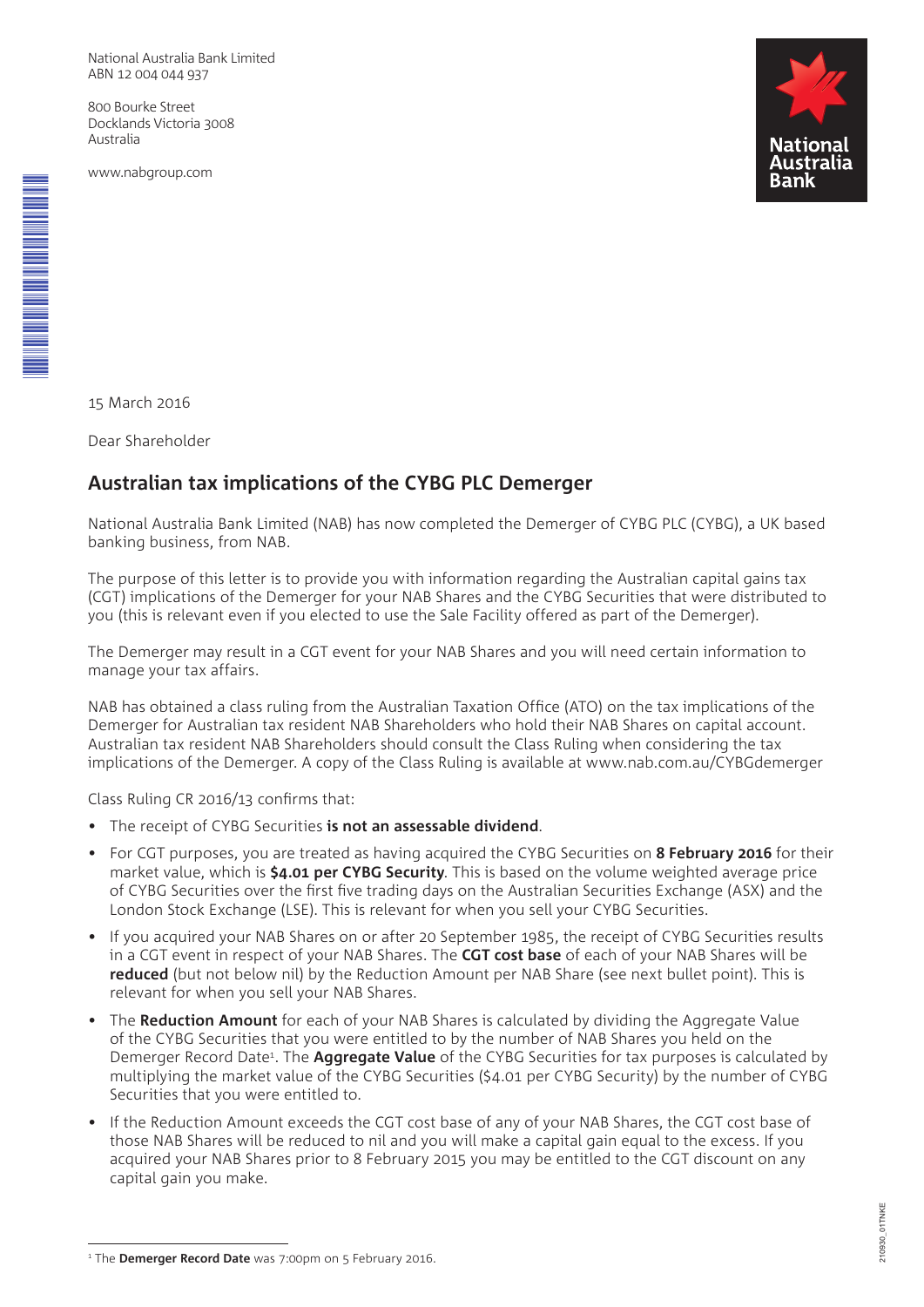- You may make a capital gain or loss if you sell your CYBG Securities. If your CYBG Securities are being sold through the Sale Facility offered as part of the Demerger or you choose to sell your CYBG Securities before 9 February 2017, you will not be entitled to a CGT discount on any capital gains that you make.
- If you elected to use the Sale Facility offered as part of the Demerger and also elected to donate the proceeds to the charity ShareGift Australia, you may be able to claim a **tax deduction** for the amount donated.

Some Frequently Asked Questions and Worked Examples to assist you to understand the Australian tax implications of the Demerger are attached.

While the focus of this letter is on the Australian tax implications of the Demerger, a number of NAB Shareholders have asked about the Australian tax treatment of any **dividends CYBG may pay** in the future. CYBG is a UK domiciled company and as such any dividends CYBG may pay in the future will generally be assessable, but will not carry franking credits.

Thank you for your continued loyalty as a NAB Shareholder.

Yours sincerely

Pameo

Louise Thomson Company Secretary

# **Important information**

This letter is a summary only and does not constitute tax advice. The information contained in this letter does not take into account your individual investment objectives, financial situation or requirements and only considers the Australian tax implications for Australian tax residents. You should consult with your own independent tax adviser regarding the tax implications of the Demerger relevant to your particular circumstances.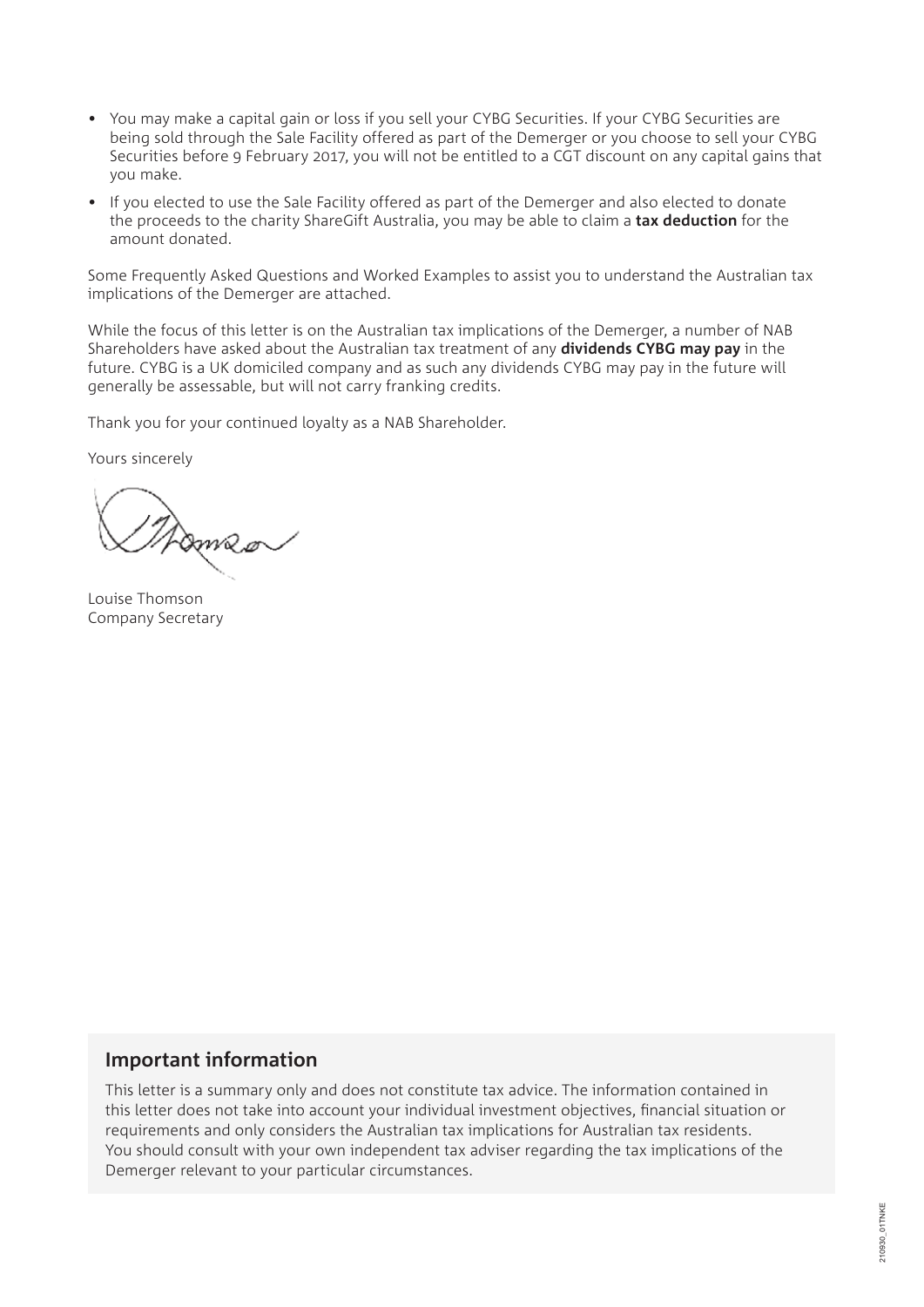# **Frequently Asked Questions**

### **Q1. Do the CYBG Securities that I was entitled to get taxed as a dividend?**

A. No. The Aggregate Value of the CYBG Securities that you were entitled to (whether distributed to you or being sold through the Sale Facility) will not be treated as a taxable dividend for Australian tax purposes. Instead, the Aggregate Value of the CYBG Securities will reduce the CGT cost base of your NAB Shares. This is illustrated in Worked Examples 1 and 2.

### **Q2. What is the CGT cost base of the CYBG Securities?**

A. The CGT cost base of the CYBG Securities as set out in the Class Ruling CR 2016/13 is \$4.01 per CYBG Security. The Aggregate Value of your CYBG Securities is \$4.01 multiplied by the number of CYBG Securities that you were entitled to.

### **Q3. Do I make a capital gain on my NAB Shares?**

A. For most shareholders, you will not make a capital gain purely as a result of the Demerger but there may be CGT implications that you need to be aware of.

If you acquired any of your NAB Shares on or before 19 September 1985, there will be no CGT implications for those NAB Shares in relation to the Demerger. Question 2 above is still relevant to you because you have acquired CYBG Securities in connection with the Demerger.

If you acquired any of your NAB Shares on or after 20 September 1985, you will need to reduce the CGT cost base of each of your NAB Shares by the Reduction Amount (but not below nil – see below if this scenario applies to you).

The Reduction Amount for each of your NAB Shares is calculated by dividing the Aggregate Value of the CYBG Securities that you were entitled to by the number of NAB Shares you held on the Demerger Record Date (see Question 2 above for information on how to calculate the Aggregate Value of your CYBG Securities). This is important for working out any capital gains or losses arising from the sale of your NAB Shares in the future.

If you acquired NAB Shares on or after 20 September 1985 and the CGT cost base for any of those NAB Shares is below the Reduction Amount, a capital gain will arise in respect of those shares. The amount of the capital gain will be equal to the excess of the Reduction Amount over the CGT cost base of each NAB Share. If you acquired your NAB shares prior to 8 February 2015 you may be entitled to the CGT discount on any capital gain you make.

### **Q4. What are the tax consequences if I elected to use the Sale Facility?**

A. You may make a capital gain or loss if you elected to sell the CYBG Securities you were entitled to in the Sale Facility offered in connection with the Demerger. The amount of the capital gain or loss will be the difference between the proceeds from the Sale Facility and the Aggregate Value of the CYBG Securities sold (see Question 2 above for information on how to calculate the Aggregate Value of your CYBG Securities).

### **Q5. What if I elected to donate my proceeds to the charity ShareGift Australia?**

A. You may be able to claim a tax deduction for the amount of the Sale Proceeds if you elected to donate the proceeds to the charity ShareGift Australia. You will need to keep the receipt from ShareGift Australia to substantiate the tax deduction.

You are still liable for any CGT arising from the sale of your CYBG Securities, the proceeds of which you donated to ShareGift Australia (see Question 4 above).

### **Q6. What happens if I have acquired multiple parcels of NAB Shares over time? How do I work out which CGT cost base to reduce?**

A. As each NAB Share you hold is a separate CGT asset, you will need to calculate the CGT cost base of each NAB Share separately. You will need to reduce the CGT cost base of each NAB Share by the Reduction Amount.